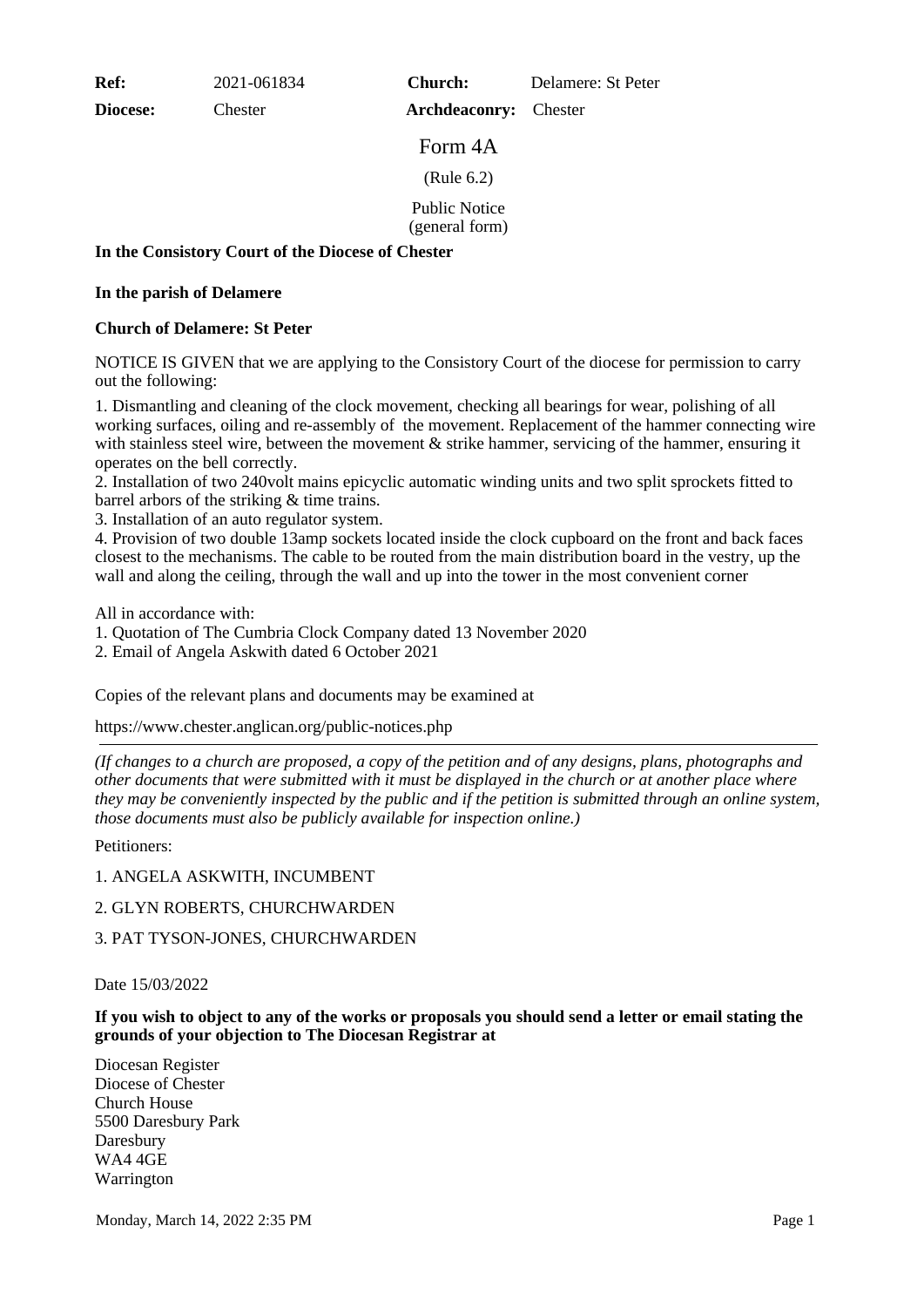jo.williams@chester.anglican.org

**so that your letter reaches the registrar not later than 14/04/2022. A letter of objection must include your name and address and state whether you live in the parish and/or your name is entered on the church electoral roll of the parish or any other basis on which you have an interest in the matter.**